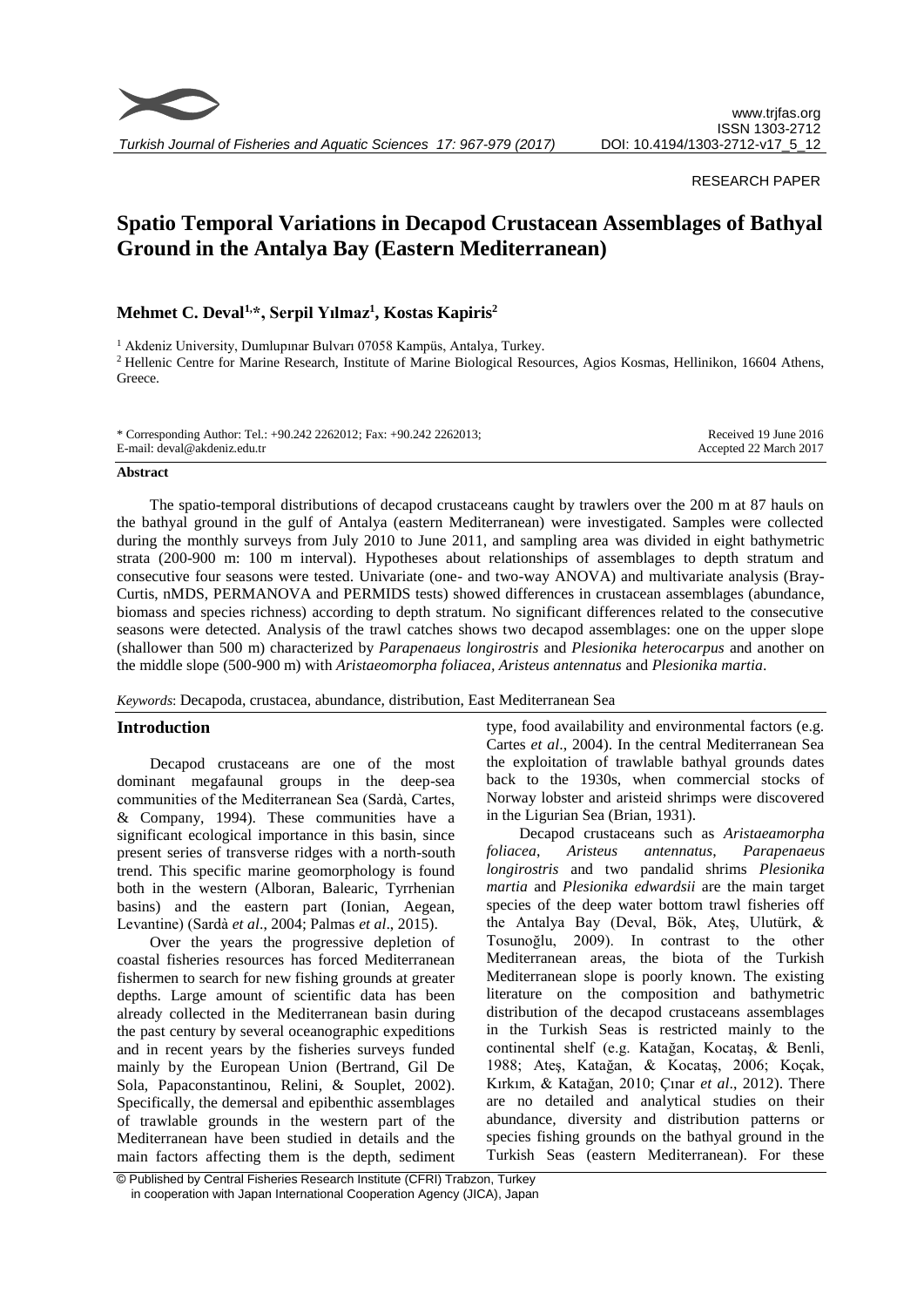above mentioned reasons, the present study examines, for the first time, the community of decapod crustaceans along the depth gradient from 200 to 900 m on the slope of the Antalya Bay in the North Levant (i.e. Turkish Mediterranean Sea) and analyzes the variations in their distribution, diversity and dominance by depth and season.

## **Materials and Methods**

#### **Study Area and Sampling**

The western side of the Antalya Bay is characterized by rocky coasts and a steep slope with irregular non-trawlable grounds, whereas the eastern part presents sandy beaches and bottom trawling is possible on the continental shelf and most of the slope. In the study area, continental shelf (up to 200 m depth) covering a distance of 2-11 km from the shoreline. The sampling area (Figure 1), delimited by latitudes 36°28'N and 36°21'N, and longitudes 30°31'E and 31°16'E, encompasses the depth range 200 – 900 m and was divided in eight bathymetric strata (100 m interval).

After a preliminary survey made in 2009, sampling was carried out with monthly periodicity from June 2010 to June 2011, at daytime, with the R\V "*Akdeniz Su*" (overall length 26.5 m, 160 GRT, engine power 670 kW) of the Faculty of Fisheries, Akdeniz University. A standard otter-trawl in polyethylene – ground-rope 40 m, head-line 35 m, cod-end stretch mesh opening 44 mm, equipped with a polyamide cover cod-end (stretch mesh opening 24 mm) – was used. Each tow usually lasted 1 hour, but several hauls of 3-4 hours' duration, similar to that of commercial trawlers, were also made to investigate the selectivity of the gear. Catches were sorted on the deck, crustaceans, fishes and cephalopods were sorted by species, counted and weighed; doubtful species were preserved for subsequent identification in the laboratory. Size frequency distributions were recorded on the main commercial species and subsamples were immediately frozen and brought back to the laboratory for subsequent biological studies.

For each haul, decapod crustaceans were sorted by species and, species abundance (n) and species biomass (kg) data were noted.

#### **Data Analysis**

The parameters number and weight of the species for swept area  $(km<sup>-2</sup>)$ , the species abundance (D, number of individuals/km-2 ) and species biomass (BI, kg/km-2 ) indices were standardized using the software AdriaMed Trawl Information System (ATrIS; Gramolini, Mannini, Milone, & Zeuli,, 2005) for each haul. The swept area was calculated according to the wing spread of net (17.5 m) and startend points algorithm in ATrIS. Occurrence (as the frequency of appearance of the species in the hauls) and bathymetric ranges were recorded for each species.

Following the feeding studies carried out in the Mediterranean decapods (Soto, 1985; Hopkins, Flock, Gartner, & Torres, 1994; Cartes *et al*., 2002; Cartes, Huguet, Parra, & Sanchez, 2007; Kapiris, Thessalou-



**Figure 1.**Bathymetry map of the studied area in the Antalya Bay. The positions of the hauls realized between 200 and 990 depth interval for the survey.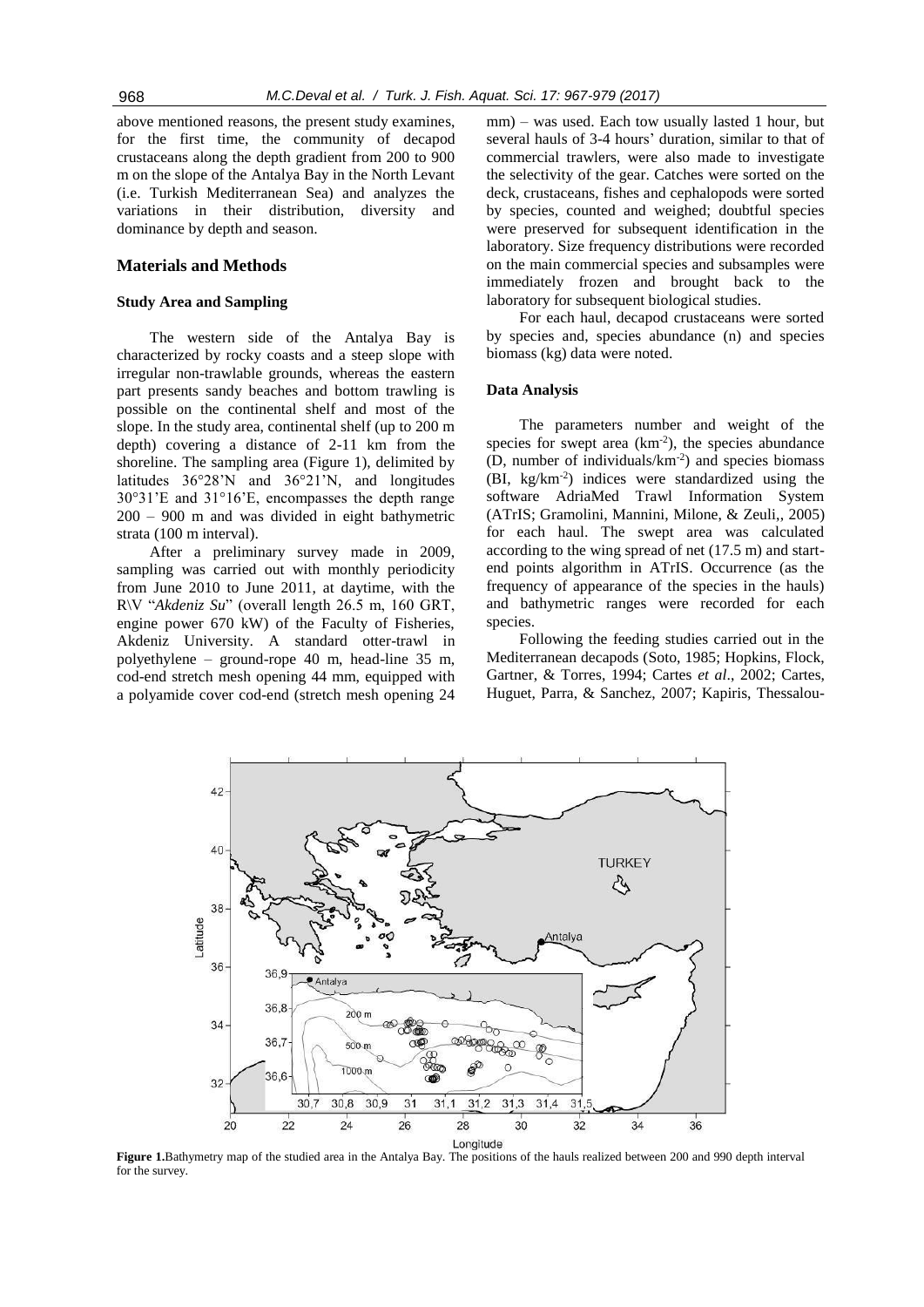Legaki, Petrakis, & Conides, 2010; Fanelli, Papiol, Cartes, Rumolo, & López-Pérez, 2013), decapods species studied were classified within the feeding guilds: migrator macroplanton-feeders (mM), nonmigrator macroplanton-feeders (nmM), large detritusscavengers (Sca), infauna-feders (Inf), deposit-feders (Dep) and epibenthos-feder (Epip). Regarding their relative location in the water column, decapods crustaceans were classified as mesopelagic species (M), nektobenthic species (N) and benthic species (B) on the basis of their relative location in the water column (Cartes, 1998; Maynou & Cartes, 2000; Follesa *et al*., 2009).

The measures of species diversity, such as total species (S), species richness (d), Shannon-Wiener index (H') and Pielou's evenness (J') were calculated, and patterns of distribution were analysed for depth strata and seasons. Significant tendency in diversity indices by the depth stratum and season were tested using a non-parametric correlation (Spearman) analysis.

Decapod crustacean assemblages in bathyal grounds were compared using univariate and multivariate techniques. Univariate techniques were performed using SPSS version 17.0 (SPSS, 2008). The null hypothesis of no difference in abundance and in biomass between stratums and seasons was tested with the 2-factor analysis of variance (ANOVA). Prior to ANOVA analysis, the data were square root transformed and the assumption of the homogeneity of variance was tested by Levene's test.

Abundance index data of decapods obtained during the study were transformed using square root transformation in a matrix according to hauls. For all multivariate analysis, uncommon species that were seldom present (species with a density below than 0.05% and an occurrence lower than 5%) and hauls that were low abundance levels  $(\leq$  two species per haul) exhibited were not included in the data matrix, in order to reduce the variability due to higher presence of zeros (The data matrix was treated as a table defined by the sampling date, with the 71 hauls as rows and 15 species as columns. To detect spatial and temporal patterns of decapods assemblages in the investigated area, a cluster analysis was performed using the Bray-Curtis similarity index and group linkage was used (Bray & Curtis, 1957). Non-metric multidimensional scaling (nMDS) ordination, based on a Bray-Curtis similarity matrix (hauls *vs* strata) was performed using PRIMER 6 & PERMANOVA<sup>+</sup> software (Clarke & Gorley, 2006). Distance based PERMANOVA (PERmutational Multivariate ANalaysis of Variance) was used the null hypothesis of no difference in assemblage structure between deep stratums and between seasons nested within stratums. The factor stratum was analyzed as a fixed factor with eight levels (200 to 900 m), while the factor season was analyzed as a random factor with four levels nested in each stratum.

Two-way SIMPER analyses (Similarity

percentage analysis) were performed in order to identify species contributions in abundance using the same procedure as in cluster analysis. The typifying species were selected using SIMPFER procedure which identifies the species contributing most to intrastratum similarities. A cut-off criterion was applied to allow identifying a subset of species whose cumulative percentage contribution to the observed value of similarity reached 90%. Differences in multivariate dispersion between the assemblages in the hauls of four seasons and eight stratums were tested by PERMDISP (Distance-based test for homogeneity of multivariate dispersions) (Cartes, Maynou, Fanelli, Papiol, & Lloris, 2009).

## **Results**

#### **Species Composition and Diversity**

A total of 63 796 individuals belonging to 34 species of decapod crustaceans and 20 families was collected over the 87 hauls, having a total duration of 121 hours and covering a total sampling area of 9.565 km-2 . Table 1 shows the taxonomic list of the species, regarding their bio-ecological categories and feeding guilds. Table 2 summarizes the bathymetric range of occurrence of each species. The most important infraorder in term of species richness (12 species) were Caridea, followed by the Brachyura (11 species), Dendrobranchiata (6), and Anomura (4). Only one species of Achelata was found.

The number of decapod species (S) and average values of diversity indices by stratum and by season are reported in Table 3. The two-way ANOVA shoved that the stratum had significant effect on the species number and all three diversity indices (*d*, *J'* and *H'*), while the season had a significant effect on indexes, except *J'* value (Table 4). The highest number of decapods species (19) and the greatest richness (1.942) were found on 300 m of depth. Spearman's nonparametric correlation analysis (Table 5) shows that the *S* (P*<*0.01) had a strongly negative correlation with stratum, while the *J'* vs stratum had a positive correlation  $(P<0.05)$ . There was no significant correlation among season and index values (Table 5).

#### **Abundance and Biomass**

The mean values  $(\pm \text{ sd})$  of D and BI indices calculated by single and pooled strata, and seasons, obtained for all decapod crustaceans caught during surveys, are given in Table 6. In three hauls (200, 300 and 400 m in October) during the surveys, there were no crustacean specimens. Excluding these three hauls, D value fluctuated between 26 and  $\sim$ 20 000 n/km<sup>-2</sup> (mean=  $5600 \pm 5458$ ) while the majority of them (66.7%) ranged less than 5000 n/km-2 . The highest mean abundance was found almost equal for three stratums (300-500 m). The highest mean BI value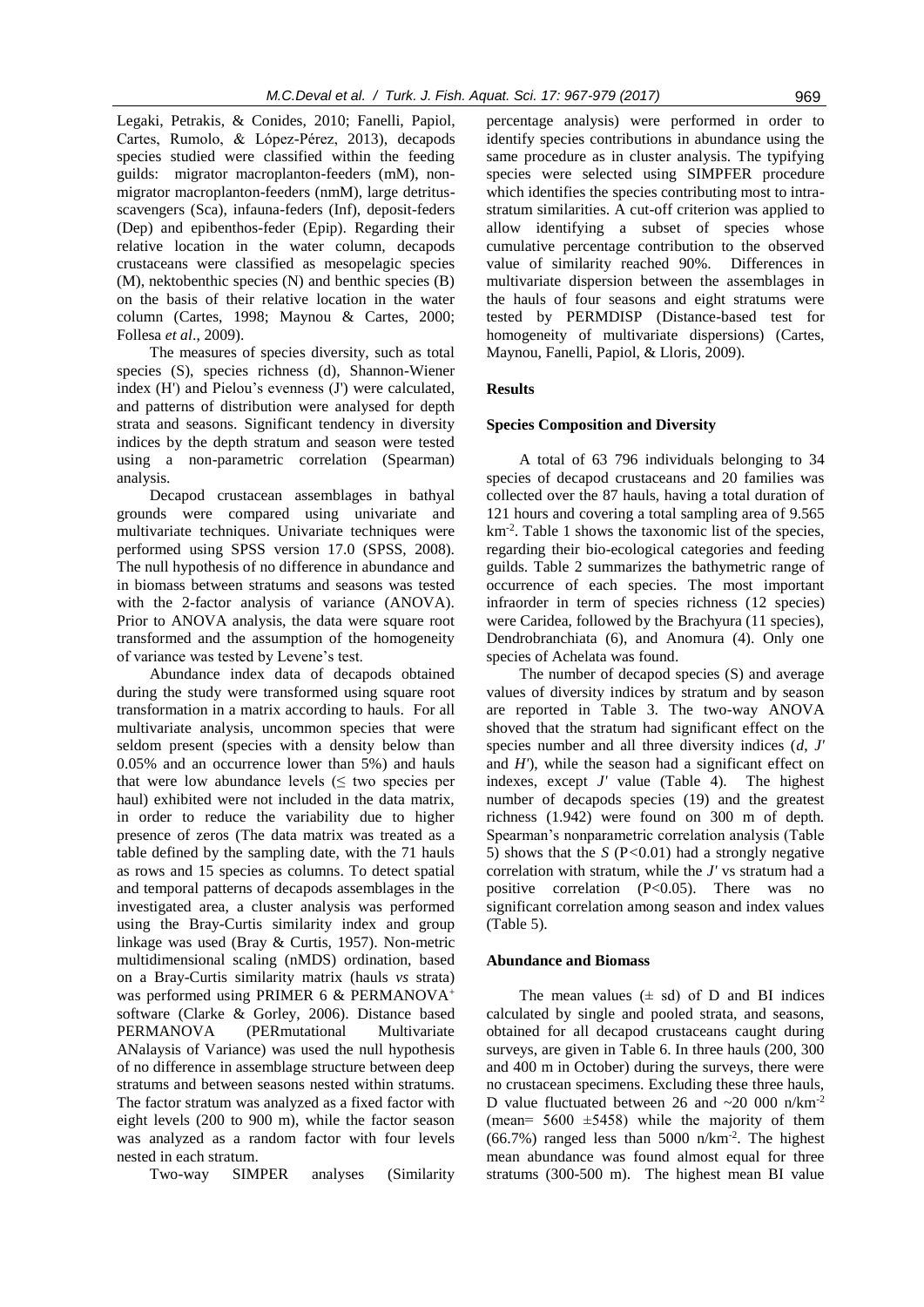**Table 1.** List of decapod crustaceans collected in the bathyal ground off Antalya Bay with Bio-ecological categories (M: mesopelagic; N: nektobenthic; B: benthic) and feeding guilds (mM: migrator macroplancton feeder; nmM: non-migrator macroplancton feeder; Sca: large detritus-scavengers; Inf: infaunal feeder; Dep:deposit feeder; Eepip:epibenthos feeder; n.a.; not available) (<sup>1</sup>:Soto,1985; <sup>2</sup>: Hopkins et al.,1994; <sup>3</sup>: Cartes et al.,2002; <sup>4</sup>: Cartes et al.,2007;<sup>5</sup>: Kapiris et al.,2010; <sup>6</sup>: Fanelli et al.,2013).

| Infraorder       | Family        | <b>Species</b>                               | Bio-ecological            | Feeding                        |
|------------------|---------------|----------------------------------------------|---------------------------|--------------------------------|
|                  |               |                                              | categories <sup>3,4</sup> | Guilds <sup>1,2,3,4,5,6,</sup> |
| Dendrobranchiata | Aristeidae    | Aristaemorpha foliacea (Risso, 1827)         | N                         | Inf                            |
|                  |               | Aristeus antennatus (Risso, 1816)            | N                         | Inf                            |
|                  | Penaeidae     | Funchalia villosa (Bouvier, 1905)            | N                         | mM                             |
|                  |               | Parapenaeus longirostris (Lucas, 1846)       | N                         | Inf                            |
|                  | Sergestidae   | Sergestes arachnipodus (Cocco, 1832)         | M                         | mM                             |
|                  |               | Sergia robusta (S.I. Smith, 1882)            | M                         | mM                             |
| Caridea          | Alpheidae     | Alpheus glaber (Olivi, 1792)                 | B                         | Dep                            |
|                  | Oplophoridae  | Acanthephyra eximia (S.I. Smith, 1884)       | N                         | nmM                            |
|                  |               | Acanthephyra pelagica (Risso, 1816)          | М                         | mM                             |
|                  | Pandalidae    | Chlorotocus crassicornis (A.Costa, 1871)     | N                         | Inf                            |
|                  |               | Plesionika acanthonotus (S.I. Smith, 1882)   | N                         | nmM                            |
|                  |               | Plesionika antigai (Zariquiey Alvarez, 1955) | N                         | nmM                            |
|                  |               | Plesionika edwardsii (Brandt, 1851)          | N                         | nmM                            |
|                  |               | Plesionika heterocarpus (A.Costa, 1871)      | N                         | nmM                            |
|                  |               | Plesionika martia (A. Milne-Edwards, 1883)   | N                         | nmM                            |
|                  |               | Plesionika narval (Fabricius, 1787)          | N                         | nmM                            |
|                  | Pasiphaeida   | Pasiphaea multidentata (Esmark, 1866)        | M                         | mM                             |
|                  |               | Pasiphaea sivado (Risso, 1816)               | M                         | mM                             |
| Achelata         | Polychelidae  | Polycheles typhlops (Heller, 1862)           | B                         | Epip                           |
| Anomura          | Diogenidae    | Dardanus arassor (Herbst, 1796)              | B                         | Sca                            |
|                  | Paguridae     | Pagurus alatus (Fabricus, 1775)              | B                         | Sca                            |
|                  |               | Pagurus excavatus (Herbst, 1791)             | B                         | Sca                            |
|                  |               | Pagurus prideaux (Leach, 1815)               | B                         | Sca                            |
| Brachyura        | Calappidae    | Calappa granulata (Linnaeus, 1758)           | B                         | Inf                            |
|                  | Dorippidae    | <i>Medorippe lanata</i> (Linnaeus, 1767)     | B                         | Inf                            |
|                  | Geryonidae    | Geryon longipes (A. Milne-Edwards, 1882)     | B                         | Inf                            |
|                  | Goneplacidae  | Goneplax rhomboides (Linnaeus, 1758)         | B                         | Inf                            |
|                  | Homolidae     | <i>Homola barbata</i> (Fabricius, 1793)      | B                         | Inf                            |
|                  | Latreilliidae | Latreillia elegans (Roux, 1830)              | B                         | n.a.                           |
|                  | Majidae       | Nemaja goltziana (d'Oliveria, 1888)          | B                         | n.a.                           |
|                  | Parthenopidae | Spinolambrus macrochelos (Herbst, 1790)      | N                         | n.a.                           |
|                  | Portunidae    | Liocarcinus depurator (Linnaeus, 1758)       | B                         | Epip                           |
|                  |               | Bathynectes maravigna (Prestandrea, 1839)    | B                         | Epip                           |
|                  | Xanthidae     | Monodaeus couchii (Couch, 1851)              | B                         | Inf                            |

 $(117 \text{ kg/km}^{-2})$  was recorded at 500 m stratum, and BI value by hauls fluctuated between 0.20 and 244  $kg/km<sup>-2</sup>$  (mean=60.1 $\pm$ 62), while almost all samples  $(80%)$  were less than 100 kg/km<sup>-2</sup>. All the above mentioned indices in the frame of the survey presented the maximum values in summer.

The temporal and spatial patterns of change in D and BI values were not similar. A high significant effect of depth stratum on the D and BI values was found (P<0.001). However, season and interaction of season *x* depth shown insignificantly effects on both indices. The test of homogeneity of variance null hypothesis for both abundance (Levene: 0.740; P*>*0.05) and biomass (Levene: 0.654; P>0.05) were equal across groups. The used post-hoc test (Tamhane's T2) gave a high significant difference comparing the abundance and biomass among depth stratums (Table 5).

A statistical significant strongly negative trend was observed between depth and D indices  $(r = -$  0.505;  $P<0.01$ ) (Table 5, Figure 2a), while slightly negative trend between depth and BI was not found statistically significant  $(r = 0.171, P > 0.05)$  (Table 5, Figure 2b). With seasons, neither D (*r*=-0.188; P*>*0.05) nor BI (*r* = -0.210; P*>*0.05) indices were not detected a statistically significant correlation.

#### **Spatial Structure of the Decapod Assemblages**

The cluster analysis among 71 hauls showed that two main groups can be clearly defined along the bathymetrical strata, the first one at depth of shallower than 500 m (upper slope) and the other one includes the hauls carried out in depths more than  $\geq$ 500 m (middle slope) (Figure3). The left branching (middle slope) of the similarity can be further subdivided with clearly sub-groups between stratums, which join respectively deeper hauls between 700-999 m (13 hauls) and between 500-699 m (30 hauls). Identified two main assemblages were also separated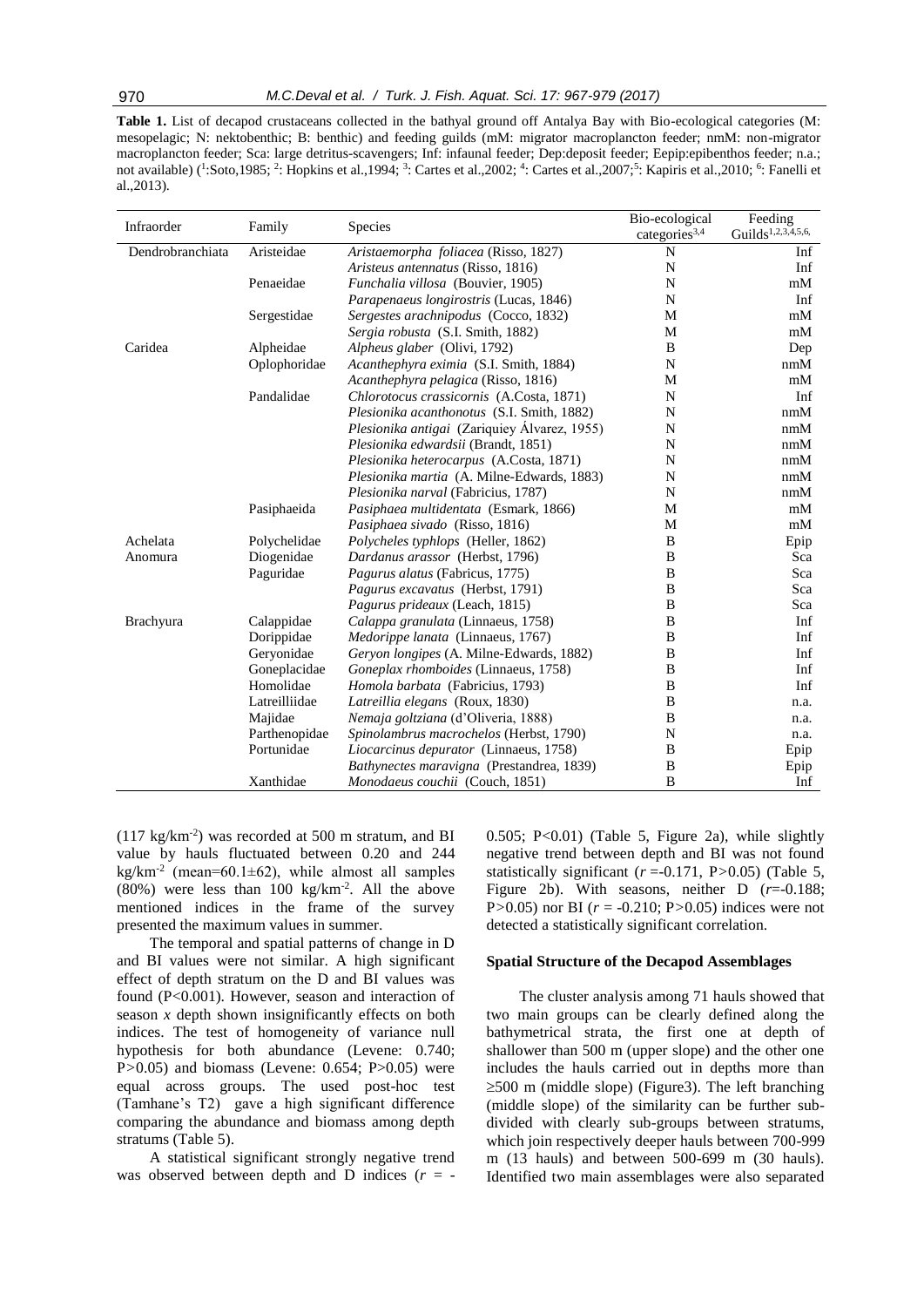|                              | Ocurence |            | Mean*                    |           |            | D value in depth stratum |                          |                  |      |                 |     |     |
|------------------------------|----------|------------|--------------------------|-----------|------------|--------------------------|--------------------------|------------------|------|-----------------|-----|-----|
| Species                      | (% )     | $\Sigma$ n | D<br>$(n/km^{-2})$       | BI(kg/km) | 200        | 300                      | 400                      | 500              | 600  | 700             | 800 | 900 |
| Aristaeomorpha<br>foliacea   | 60.9     | 15337      | 1145                     | 20.0      |            |                          | 783                      | 3991             | 3442 | 608             | 279 | 59  |
| Aristeus antennatus          | 47.1     | 2615       | 247                      | 3.85      |            |                          | 50                       | 694              | 455  | 398             | 223 | 152 |
| Funchalia villosa*           | 1.1      |            |                          |           |            |                          |                          |                  | 0.6  |                 |     |     |
| Parapenaeus<br>longirostris  | 60.9     | 23219      | 2393                     | 14.2      | 3864       | 9765                     | 5085                     | 419              | 3.9  | 5.2             |     |     |
| Deosergestes<br>arachnipodus | 13.8     | 76         | 5.7                      | 0.02      |            |                          | 1.7                      | 14               | 23   | $7\phantom{.0}$ |     |     |
| Sergia robusta               | 17.2     | 132        | 103                      | 0.14      |            |                          | $\overline{\phantom{0}}$ | 1.7              | 18   | 33              | 6   | 762 |
| Alpheus glaber*              | 1.1      | 2          | $\overline{\phantom{a}}$ |           | 1.8        |                          |                          |                  |      |                 |     |     |
| Acanthephyra eximia*         | 1.1      |            | $\overline{a}$           |           |            |                          |                          |                  |      |                 | 1.9 |     |
| Acanthephyra<br>pelagica     | 4.6      | 10         | 6.6                      | 0.01      |            |                          |                          |                  | 2.8  | 3.1             |     | 47  |
| Chlorotocus<br>crassicornis* | 3.4      | 5          |                          |           | 3.5        | 1                        |                          |                  |      |                 |     |     |
| Plesionika<br>acanthonotus   | 17.2     | 92         | 7.4                      | 0.02      | 7.1        | 1.9                      | 0.4                      | 22               | 22   | 6.3             |     |     |
| Plesionika antigai*          | 1.1      | 4          |                          |           |            |                          |                          | 2.2              |      |                 |     |     |
| Plesionika edwardsii         | 23.0     | 5431       | 356                      | 2.96      | ٠          | 753                      | 1931                     | 141              | 15   | $\overline{7}$  |     |     |
| Plesionika                   | 25.5     | 4.407      | 20e                      | $0<\tau$  | $\sqrt{ }$ | 1.70A                    | 00 <sup>2</sup>          | 4.1 <sub>0</sub> |      | $\mathbf{1}$    |     |     |

*heterocarpus* 35.6 <sup>4487</sup> <sup>385</sup> 0.67 <sup>49</sup> <sup>1724</sup> <sup>895</sup> <sup>412</sup> - <sup>1</sup> - - *Plesionika martia* 36.8 11048 721 3.52 - - 1565 3960 224 17 - - *Plesionika narval* 3.4 707 78 0.24 621 2.9 - - - - - -

*multidentata* 4.6 <sup>6</sup> 4.7 0.01 0.9 - - - 0.6 <sup>1</sup> - <sup>35</sup> *Pasiphaea sivado* 4.6 6 - - - - - 2.8 - 1 - - *Polycheles typhlops* 54.0 249 28 0.45 - 3.9 18 48 62 28 27 35 *Dardanus arassor\** 2.3 3 - - - 1 0.5 - - - - - *Pagurus alatus*\* 1.1 1 - - - - - 0.6 - - -*Pagurus excavatus\** 1.1 1 - - 0.9 - - - - - - - *Pagurus prideauxi* 6.9 83 7.9 0.02 49 3.4 9.7 1.1 - - - - *Calappa granulata* 29.9 57 5.5 0.30 22 9.7 5.3 6.6 - - - - *Medorippe lanata* 10.3 26 2.9 0.11 21 2 0.4 - - - - - *Geryon longipes* 8.1 8 2.6 0.01 0.9 1.0 - - 1 - 5.9 12

*rhomboides\** 3.4 <sup>3</sup> - - 0.9 1.0 0.4 - - - - - *Homola barbata\** 1.1 2 - - - 1.9 - - - - - - *Latreillia elegans* 6.9 52 5.9 0.01 34 13 - - - - - -

*macrochelos* 35.6 <sup>100</sup> 8.9 0.09 <sup>27</sup> 7.8 <sup>18</sup> <sup>12</sup> 1.7 5.2 - -

*depurator\** 1.1 1 - - - 1 - - - - - - -

*maravigna* 11.5 <sup>13</sup> 1.1 0.01 0.9 1.0 0.4 - 4.5 2.1 - -

*Monodaeus couchii* 3.4 11 1.1 0.03 7.1 - 0.4 - 1.1

**Table 2.** Occurrence  $(\%)$  in hauls, abundance  $(D, ind/km^2)$  in each depth stratum, total abundance and biomass  $(BI, kg/km^2)$ and bathymetric distribution of decapod crustaceans collected in the bathyal ground off Antalya Bay.(\*: The mean D and BI values. The absent values correspond to the species which were  $\langle 1 \text{ n/km}^2 \rangle$ )

| Table 3. Decapods assemblage structure on the whole study area (200-900 m) per season and per depth stratums. (S: total |  |  |  |
|-------------------------------------------------------------------------------------------------------------------------|--|--|--|
| species; $d$ : species richness; $H'$ : diversity; $J'$ : evenness)                                                     |  |  |  |

|              | Depth stratum (m) |       |       |       |       |       |       |       |        | Season |        |        |
|--------------|-------------------|-------|-------|-------|-------|-------|-------|-------|--------|--------|--------|--------|
|              | 200               | 300   | 400   | 500   | 600   | 700   | 800   | 900   | Autumn | Spring | Summer | Winter |
|              | 16                | 19    | 18    | 18    | 16    |       |       |       | 19     | 26     |        | 20     |
|              | .694              | .942  | .854  | .840  | .760  | 703   | 0.636 | 0.855 | 2.085  | 2.847  | 2.169  | 2.281  |
| $H^{\prime}$ | 0.598             | 0.746 |       | 361   | 0.906 | 126   | 0.898 | L.108 | 1.531  | 1.613  | .275   | 1.917  |
|              | 0.216             | 753 ( | 0.442 | 0.471 | በ 327 | 0.439 | 0.558 | 0.569 | 0.520  | 0.495  | 0.419  | 0.640  |

in nMDS analysis according to depth. The assemblage of upper slope was separated as independent groups presenting a similar community structure (Figure 4). PERMANOVA test showed a significant difference in assemblages structure between depth stratum, while

*Pasiphaea* 

*Goneplax* 

 $N$ emaya goltziana *Spinolambrus* 

*Liocarcinus* 

*Bathynectes* 

the test did not show any significant effect of seasonality and interaction of season *x* depth (Table 7).

PERMDISP test shows; significant differences in the homogeneity of dispersion between deep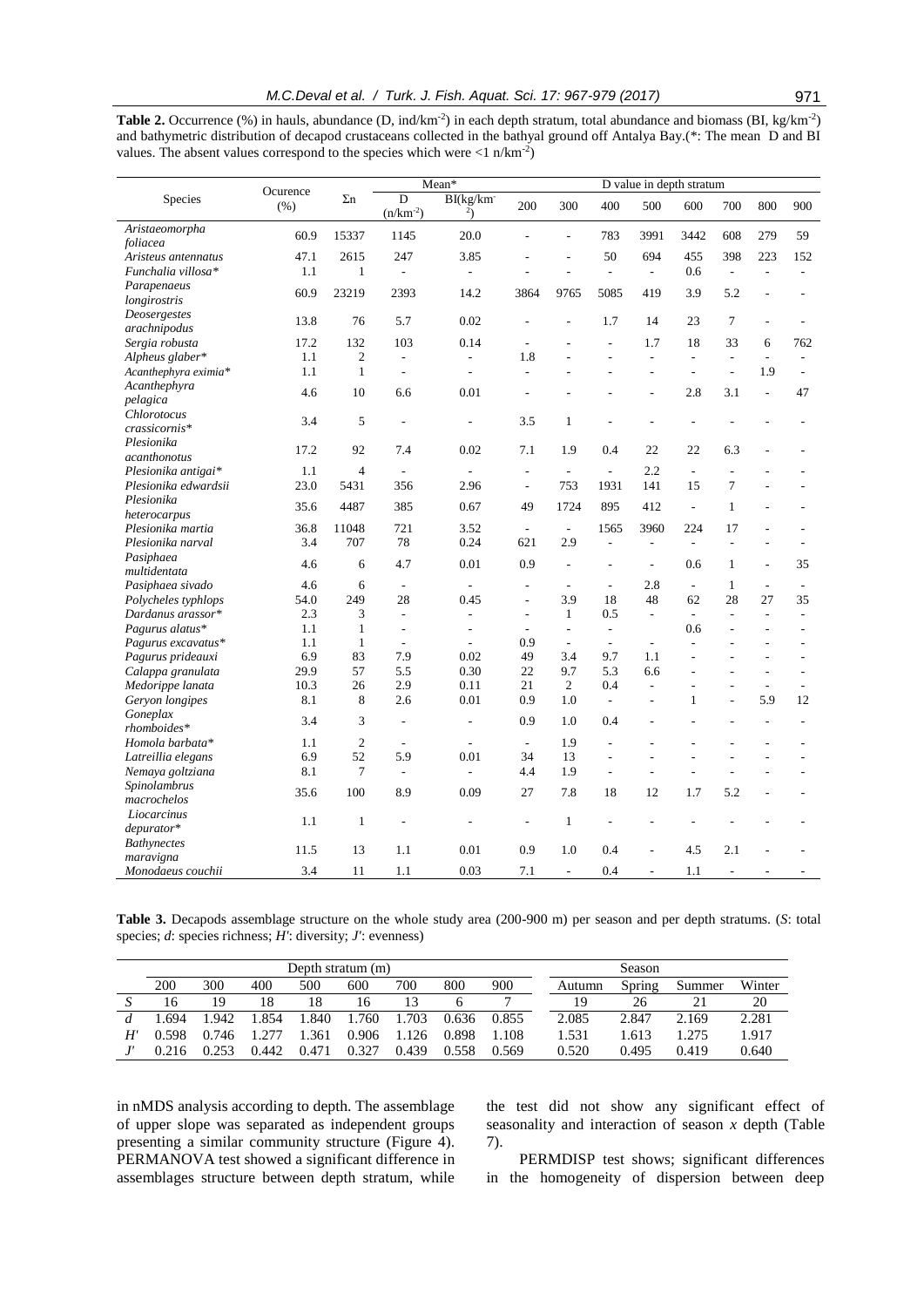Table 4. Results of test of between-subject effects by the 2-way ANOVA for the diversity characters. (BI=biomass index, kg/km<sup>-2</sup>, D=number of individuals/km-2 ) *P*-value significantly different at P*<*0.05(\*) and at P<0.01(\*\*)

| Source        |           |           |           |          |           | Bl        |   | Post-hoc test (Tamhane's T2)                      |
|---------------|-----------|-----------|-----------|----------|-----------|-----------|---|---------------------------------------------------|
| Stratum       | $0.001**$ | $0.013*$  | $0.000**$ | $0.013*$ | $0.000**$ | $0.000**$ | ν | 700 and 800 <i>vs</i> 200,<br>300,400,500 and 600 |
| Season        | $0.002**$ | $0.000**$ | 0.226     | $0.017*$ | 0.448     | 0.086     |   | 500 <i>vs</i> 700 and 800                         |
| Strat.xSeason | 0.785     | 0.830     | 0.057     | 0.223    | 0.507     | 0.273     | 声 | $600 \text{ vs } 800$                             |

**Table 5**. Calculated p-values from Spearman's correlation analysis for the faunistic characters. Bold numbers show that significantly correlated at P*<*0.05.

|         |                 |          | B)       |          |          |           | Н     |
|---------|-----------------|----------|----------|----------|----------|-----------|-------|
| Stratum |                 | $-0.499$ | $-0.167$ | $-0.783$ | $-0.619$ | 0.810     | 0.310 |
|         | <i>p</i> -value | 0.000    | 0.129    | 0.022    | 0.102    | 0.015     | 0.456 |
| Season  |                 | $-0.040$ | $-0.126$ | 0.200    | 0.400    | 0.200     | 0.400 |
|         | p-value         | 0.715    | 0.253    | 0.800    | 0.600    | $0.800\,$ | 0.600 |

**Table 6.** Mean abundance (D,  $n/km<sup>2</sup>$ ) and biomass (BI, kg/km<sup>-2</sup>) indices with standard deviation (sd) computed by stratum and season for crustacean caught species.

|         |       | Spatial                          |                  |        |       | Temporal                         |                 |
|---------|-------|----------------------------------|------------------|--------|-------|----------------------------------|-----------------|
| Stratum | Hauls | $D \left( \pm \text{sd} \right)$ | $BI (\pm sd)$    | Season | Hauls | $D \left( \pm \text{sd} \right)$ | $BI (\pm sd)$   |
| 200     | 12    | $6.597 \pm 8.567$                | $38.5 \pm 59.3$  | Summer | 16    | $9707 \pm 8826$                  | $79.8 \pm 69.8$ |
| 300     | 12    | $10\,601 \pm 8\,852$             | $56.7 \pm 56.5$  | Autumn | 19    | $5612 \pm 6597$                  | $52.7 \pm 48.4$ |
| 400     | 15    | $10.087 \pm 6.002$               | $62.0 \pm 36.1$  | Winter | 12    | $4148 \pm 4480$                  | $36.9 \pm 53.1$ |
| 500     | 14    | $10.315 \pm 6.415$               | $117.0 \pm 81.4$ | Spring | 16    | $6.512 \pm 5.911$                | $64.6 \pm 67.1$ |
| 600     | 14    | $5030 \pm 4707$                  | $81.8 \pm 61.6$  |        |       |                                  |                 |
| 700     | 12    | $1150 \pm 1231$                  | $21.6 \pm 22.2$  |        |       |                                  |                 |
| 800     | 7     | $538 \pm 449$                    | $13.1 \pm 12.1$  |        |       |                                  |                 |
| 900     |       | 364                              | 4.1              |        |       |                                  |                 |
|         | 87    | $5600 \pm 5458$                  | $60.1 \pm 62.0$  |        | 87    | $5600 \pm 5458$                  | $60.1 \pm 62.0$ |



**Figure 2.** Spatial variations of abundance (A) and biomass (B): (the minimum, maximum, median, lower- and upper quartiles).

**Table 7.** Results of multivariate analysis PERMANOVA for decapods crustacean assemblages based on the Spearman's rank correlation distance (9999 permutation). (df: degree of freedom; MS: mean square; P: level of significance; ns: not significant; \*\*: P*<*0.01)

| Source      |    | MS      | Pseudo-F |                       |
|-------------|----|---------|----------|-----------------------|
| Stratum     |    | 16462.0 | 1.091    | $0.001**$             |
| Season      |    | 1982.2  | 9.038    | $0.370$ <sup>ns</sup> |
| Str. * Ses. | 18 | 1875.2  | 1.250    | $0.084$ <sup>ns</sup> |
| Res         | 43 | 1499.7  |          |                       |
| Total       |    |         |          |                       |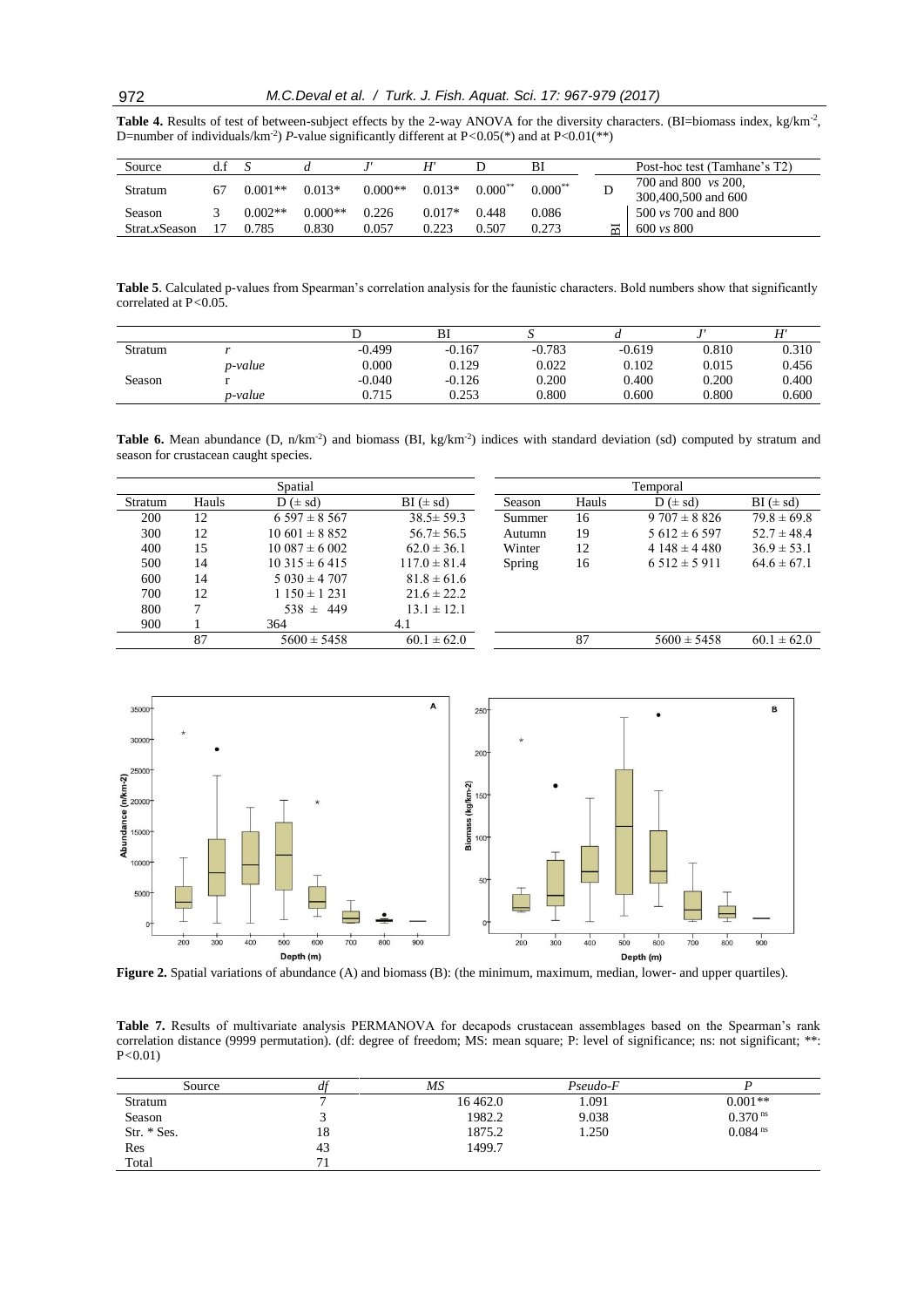

with group average clustering method and percent similarity resemblance measure on abundance of decapod crustaceans obtained. The upper line indicates groups at the 34% level of similarity.



**Figure 4.** MDS ordination plot of abundance data of decapods crustaceans obtained by each haul during the survey.

stratums (F=5.712; df<sub>1</sub>=7; df<sub>2</sub>=65; P<0.001) and any significant differences between seasons (F=1.288; df<sub>1</sub>=3; df<sub>2</sub>=68; P>0.05).

### **Composition of the Decapods Assemblages**

Table 8 shows the percentage contribution of the main contributor species to within group similarity calculated for each depth stratum (200-800 m) and slopes (upper and middle). *P.longirostris* and *P. heterecarpus* were the main contributor species in the upper slope (200-499 m) assemblages. Similarly, *A. foliacea* and *A. antennatus* were the most typifying species in all four depth stratums on the central slope (500-900 m) assemblages. Third important contributor species was *P. martia* in the middle slope assemblages.

Among the 34 caught decapod crustaceans, five commercial shrimp species (*P. longirostris*, *A. foliacea*, *A. antennatus*, *P. martia* and *P. edwardsii*) constitute the 86% and 96% of total abundance and biomass, respectively. In terms of total abundance, the predominant species were *P. longirostris* (37.7%), *A. foliacea* (22.1%) and *P. martia* (14.2%). In terms of biomass, *A. foliacea* (44.3%), *P. longirostris* (28.6%) and *A. antennatus* (8.7%) (Figure 5). The commercial catch on the upper slope was characterized by deepwater pink shrimp *P. longirostris*, with an average abundance of 6 483 n/km-2 , with maximum of 30 830 n/km-2 in the 200 m stratum. On the middle slope (500–900 m) the commercial catch was dominated by the red shrimps – *A. foliacea* and *A. antennatus* – with the first outnumbering the second by 4.6:1. The average abundance of A. foliacea was 2735 n/km<sup>-2</sup>,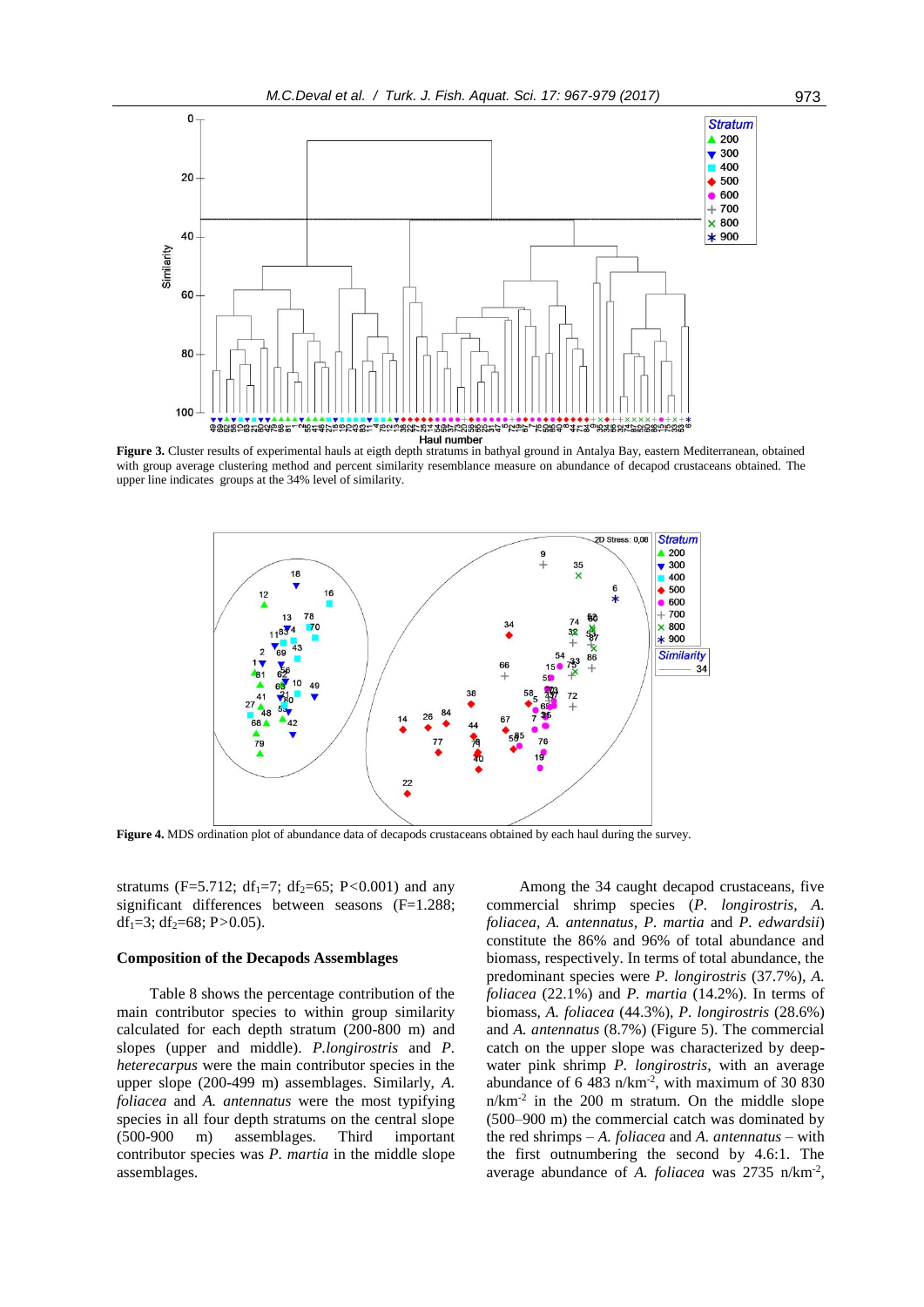**Table 8.** Results of two-factor SIMPER analyses based on Bray-Curtis similarity (Cut-off at 85% MA: mean abundance, MS: mean similarity; %MS: percentage contribution to the similarity; Not present any results for 900 m, because only one haul was on strata)

| a)Factor: stratum |      |      |               | b)Factor: slope                               |      |      |              |
|-------------------|------|------|---------------|-----------------------------------------------|------|------|--------------|
| Species           | MA   | % MS | $\Sigma$ % MS | <b>Species</b>                                | MA   | % MS | $\Sigma$ %MS |
| $200 \text{ m}$   |      |      |               |                                               |      |      |              |
| Av.Sim:65.4       |      |      |               |                                               |      |      |              |
| P. longirostris   | 71.7 | 86.4 | 86.4          |                                               |      |      |              |
| 300 m             |      |      |               |                                               |      |      |              |
| Av.Sim:59.0       |      |      |               |                                               |      |      |              |
| P. longirostris   | 83.6 | 73.4 | 73.4          |                                               |      |      |              |
| P.heterocarpus    | 35.4 | 24.0 | 97.4          |                                               |      |      |              |
| $400 \text{ m}$   |      |      |               | Upper slope assemblage $(200-499 \text{ m})$  |      |      |              |
| Av.Sim:60.8       |      |      |               | Av.Sim:58.1                                   |      |      |              |
| P. longirostris   | 93.0 | 71.8 | 71.8          | P. longirostris                               | 82.8 | 81.6 | 81.6         |
| P. heterocarpus   | 31.5 | 19.7 | 91.5          | P. heterocarpus                               | 23.8 | 11.9 | 93.5         |
| $500 \text{ m}$   |      |      |               |                                               |      |      |              |
| Av.Sim:53.0       |      |      |               | Middle slope assemblage $(500-899 \text{ m})$ |      |      |              |
| A. foliacea       | 65.3 | 45.4 | 45.4          | Av.Sim:49.0                                   |      |      |              |
| P.martia          | 49.9 | 27.0 | 72.5          | A. foliacea                                   | 47.3 | 53.5 | 53.1         |
| P.longirostris    | 18.5 | 8.9  | 81.4          | A. antennatus                                 | 19.4 | 21.9 | 75.5         |
| P. typhlops       | 7.0  | 5.6  | 87.0          | P. martia                                     | 21.5 | 10.  | 85.5         |
| $600 \text{ m}$   |      |      |               |                                               |      |      |              |
| Av.Sim:70.1       |      |      |               |                                               |      |      |              |
| A. foliacea       | 56.7 | 56.8 | 56.8          |                                               |      |      |              |
| A. antennatus     | 19.8 | 19.0 | 75.8          |                                               |      |      |              |
| P. martia         | 14.6 | 14.5 | 90.4          |                                               |      |      |              |
| 700 <sub>m</sub>  |      |      |               |                                               |      |      |              |
| Av.Sim:56.6       |      |      |               |                                               |      |      |              |
| A. foliacea       | 27.3 | 44.1 | 44.1          |                                               |      |      |              |
| A. antennatus     | 21.9 | 34.8 | 86.1          |                                               |      |      |              |
| 800 m             |      |      |               |                                               |      |      |              |
| Av.Sim:72.4       |      |      |               |                                               |      |      |              |
| A. foliacea       | 16.7 | 44.1 | 44.1          |                                               |      |      |              |
| A. antennatus     | 15.1 | 38.5 | 82.6          |                                               |      |      |              |

with maximum of 11 588  $n/km^{-2}$  in the 600 meters stratum.

#### **Bio-Ecologiacal Categories and Feeding Guilds**

In term of bio-ecological categories (Table 9), the crustaceans assemblage were greatly dominated by nektobenthic (*N*) species (10 species accounting for 99.2% of total abundance) on the upper slope and on the middle slope (11 species accounting for 92.9% of total abundance). On the upper slope, the benthic (*B*) species were largely represented by 15 species, but these species accounting for only 0.79% of the total abundance.

The composition of feeding guilds for crustacean sampled also shown in Table 9. On the upper slope, crustacean assemblages were dominated by infaunal feeders (37%) and by non-migrator macroplanton feeders (18.5%), both groups accumulating 99.3% of abundance. *P. longirostris* was the dominant species among infaunal feeders, while *P. heterocarpus* dominated among nmM.

On the middle slope, the three feeding guilds (non-migrator macroplanton feeders, migrator macroplanton feeders and infaunal feeders) presented equal number of species (26.1%), dominated accumulating 98.6% of abundance. Five infaunal feeders' species accounting for 64.1% of the total abundance in the middle slope. *A. foliacea* was dominant species among infaunal feeders, while *P. martia* dominated among nmM.

#### **Discussions**

The bathyal decapod crustaceans represent a very dominant faunal component in the benthic communities of the Mediterranean Sea (Abelló, Valladares, & Castellón, 1988; Cartes & Sardà, 1992; Sardà *et al*., 1994; Maynou & Cartes, 2000; Company *et al*., 2004) and are linking the lower and the higher trophic levels (Wenner & Boesch, 1979; Cartes, 1998).

Several studies have revealed the natural gradient structuring assemblages of megafauna (Cartes & Sardà, 1992; Colloca, Cardinale, Belluscio, & Ardizzone, 2003; Papiol, Cartes, Fanelli, & Rumolo, 2013). Also, temporal changes in bathyal assemblage composition have been studied and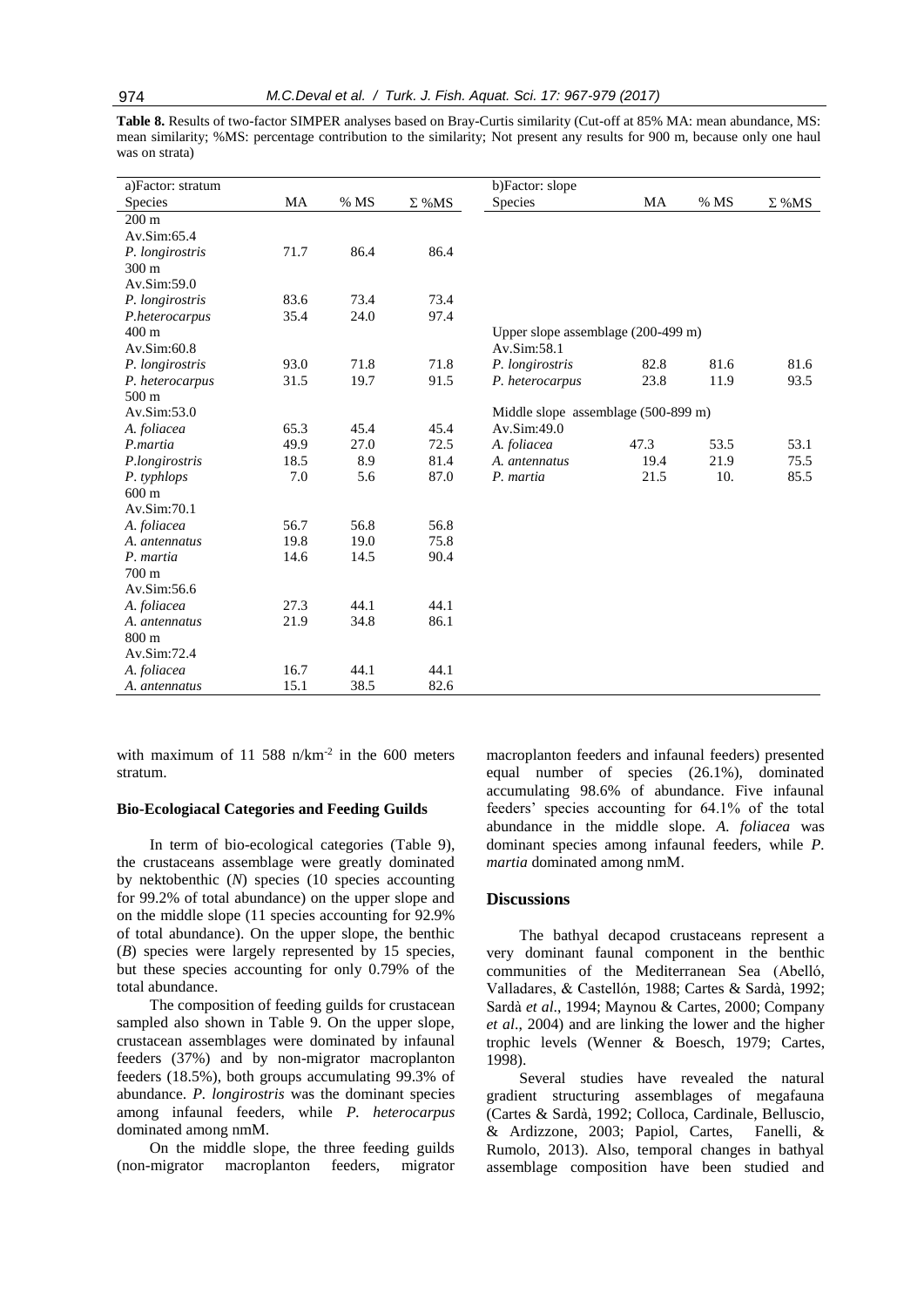

Figure 5. The bubble plots of nMDS ordination derived from the abundance data of the most typified six species between stratums in upper and middle slopes. Circle diameter is proportional to the abundance. The largest circle corresponds to the maximum abundance (31 000 n/km-2 ) of each species.

**Table 9.** Distribution of decapod crustaceans collected in the bathyal ground off Antalya Bay according the Bio-ecological categories (M:mesopelagic, N:nektobenthic, B:benthic) and feeding guilds (mM: migrator macroplanton feeder; nmM:nonmigrator macroplanton feeder; Sca:large detritus-scavengers; Inf:infaunal feeder; Dep:deposit feeder; Epip:epibenthos feeder; n.a.:not available)

|                           |      |                | Upper slope  | Middle slope<br>$n=22$ |                          |  |
|---------------------------|------|----------------|--------------|------------------------|--------------------------|--|
|                           |      |                | $n=27$       |                        |                          |  |
|                           |      | $D(n/km^{-2})$ | % of species | $D(n/km^{-2})$         | % of species             |  |
|                           | N    | 905.2          | 37.0         | 283.6                  | 47.8                     |  |
| Bio-ecological categories | B    | 4.9            | 55.6         | 6.8                    | 30.4                     |  |
|                           | M    | 0.4            | 7.4          | 40.0                   | 21.7                     |  |
| Feding guilds             | Inf  | 654.2          | 37.0         | 358.5                  | 26.1                     |  |
|                           | nmM  | 503.4          | 18.5         | 161.6                  | 26.1                     |  |
|                           | Sca  | 7.2            | 11.1         | 0.4                    | 8.7                      |  |
|                           | Epip | 2.8            | 11.1         | 20.7                   | 8.7                      |  |
|                           | n.a. | 11.8           | 11.1         | 3.8                    | 4.3                      |  |
|                           | Dep: | 0.6            | 3.7          |                        | $\overline{\phantom{a}}$ |  |
|                           | mM   | 0.4            | 7.4          | 33.4                   | 26.1                     |  |

season has been found to affect significantly the structure of megafaunal assemblages (Maynou & Cartes 2000; Madurell, Cartes, & Labropoulou, 2004; Moranta *et al*., 2008). In the presented study, it was determined that no effect of the temporal change in assemblage, while the gradient was dictated an effective factor in the structure of decapods crustacean assemblage in the bathyal ground of the Antalya Bay. Generally speaking, according to the results of the present study and the previous ones, the comparison of the spatiotemporal variation of the bathyal decapods crustacean assemblages among the various Mediterranean areas did not confirm various differences between the western, central and eastern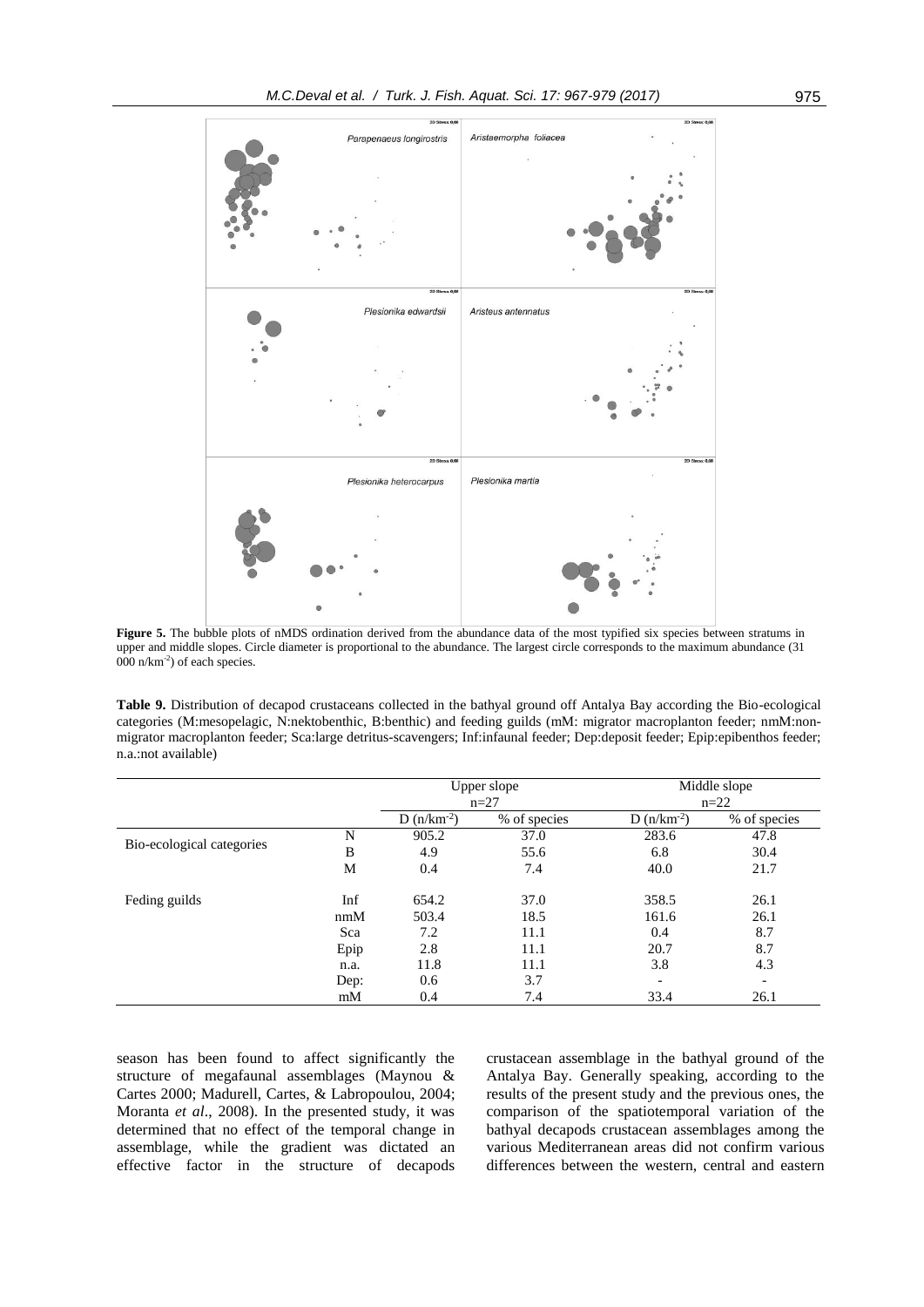part of the Mediterranean. All the observed differences could be attributed to the different environmental variations, the oligotrophic characters of the central and, mainly, eastern part of the basin and, obviously, to the different fishery status in these species.

The community structure of the bathyal decapod crustaceans found in the study area was composed of 34 species belonging to 20 families. Including the results from the present study, the number of known decapods from the Antalya Bay has now reached 72 species. Recently the occurrence of the alien species *Sicyonia lancifer* has been reported in the same area (Patania & Mutlu, 2015). In a previous study on the bathyal trawling grounds in the Gulf of Antalya the captures of 12 decapods new or rare species have been recorded (Deval & Froglia, 2016). Among them four species (*Funchalia villosa, Plesionika acanthonotus, P. gigliolii, Monodaeus couchii*) are recorded for the first time in the Levant Sea while the total number of decapods caught in the Turkish Mediterranean area is 265 (Deval & Froglia, 2016).

The bathyal decapod crustacean community of the Antalya Bay's deep-waters (Eastern Mediterranean) presented a clear zonation effect, with a series of well-defined bathymetric boundaries that seemed to be connected to depth-related factors. A decline in the number of decapod species, their abundance and biomass with depth was evident in the Antalya Bay. This pattern was observed also in the western (Cartes & Sardà, 1992; Cartes, 1993) and central Mediterranean (Politou, Maiorano, D'Onghia, & Mytilineou, 2005). The highest abundance in the middle slope was mainly due to the species *A. foliacea*, which consist a target fishery trawlable species in the study area (Deval *et al*., 2009; Deval & Kapiris, 2016). Taking into consideration the relatively stable environmental conditions in these depths and the high oligotrophy of the area (Stergiou, Christou Georgopoulos, Zenetos, & Souvermezoglou, 1997), the main factor determining this reduction with depth could be the low trophic resource availability. The above mentioned relative consistent environmental conditions in the bathyal groups could explain the fact that does not change the abundance and biomass of decapods in the study area on small temporal scales (1 season). Although comparison of abundance with other studies is difficult, because of the different types of gear and methods used, the general decapod crustacean fauna distribution is quite similar to that found in other Mediterranean areas (Abelló *et al*., 1988; Cartes & Sardà, 1992; Cartes, Sorbe, & Sardà, 1994; Ungaro *et al*., 1999; Abelló, Carbonell, & Torres, 2002; Maynou & Cartes, 2000; Follesa *et al*., 2009). Other environmental parameter which affects the changes observed in the decapod assemblages on Le Danois Bank (Spain) is the nature of the substrate (Cartes *et al*., 2007).

Two main decapods assemblages were detected along the bathyal ground: one on the shelf

break/upper slope characterized by *P. longirostris* and *P. heterocarpus* and another on the middle slope with *A. foliacea, A. antennatus* and *P. martia*. *P. longirostris.* The comparison of the abundance of the decapods found in the present study with previous ones could be considered as difficult, due to the different types of gear and methods used, the general fauna distribution is quite similar to that found in other Mediterranean areas (Cartes *et al*., 1994; Ungaro *et al*., 1999; Abelló *et al*., 2002; Politou *et al*., 2005). The two commercial deep-water shrimps *A. foliacea* and *A. antennatus* were also frequent in the Greek Aegean and in the Ionian Seas consisting the most common deep-water decapods (Kapiris, Thessalou-Legaki, and Moraitou-Apostolopoulou, 2000; Papakonstantinou & Kapiris, 2001; 2003; Politou *et al*., 2005). Kapiris, Dogrammatzi, Christidis, Maina, & Klaoudatos (2014) present only 7 species in the 500-600 m of the Central Aegean, while in the 500-700 m of the E. Ionian Sea 27 species have been recognized by Politou *et al*. (2005). *A. foliacea* and *P. martia* were the most abundant species and the CPUE values of *A. foliacea* ranged between 0.70-2.5 kg/h-1 (Kapiris *et al*., 2014). In contrast to this, the abundance of *A. foliacea* is very lower to the western part of the Mediterranean and this could be explained to the overfishery exerted and the fishing pressure exercised in the deep waters of the westernmost areas (Orsi Relini & Relini, 1985; Matarrese, D'Onghia, Tursi, & Maiorano, 1997) In addition to this, different hydrological conditions (i.e. salinity and temperature) between areas are factors which affect the distribution of the species along the Mediterranean (Relini & Orsi Relini, 1987; Murenu, Cuccu, Follesa, Sabatini, & Cau, 1994). Most of the decapod species found in the present study, with only some exceptions were also found in the SE Adriatic Sea, which is adjacent to the E. Ionian (Vaso & Gjiknuri, 1993; Ungaro *et al*., 1999). In the W. Mediterranean 28 species consist the bathyal decapods fauna were identified and the most pronounced qualitative changes in the fauna were recorded between 1000 and 1200 m and at around 2000 m (Cartes, 1993). In the Eastern Ionian Sea 39 decapod species have been reported between 300-900 m of depth (Politou *et al*., 2005).

According to the bio-ecological category and their feeding guilds, the bathyal decapods found in the upper slope of the Antalya Bay are nektobenthic and infaunal and non-migrator feeders species, like *P. longirostris, P. martia, P. heterocarpus* and *P. edwardsii*. In the middle slope a prevalence of nektobenthic and mesopelagic species has been observed consuming infaunal, epibenthos and nonmigrator macroplanton preys, like *A. foliacea, A. antennatus, P. martia, P. heterocarpus. P. typhlops* and *S. robusta*. A similar distribution of feeders in these depth zones have been identified in the central Mediteranean (Follesa *et al*., 2009) and off the South-West Balearic Islands (Western Mediterranean)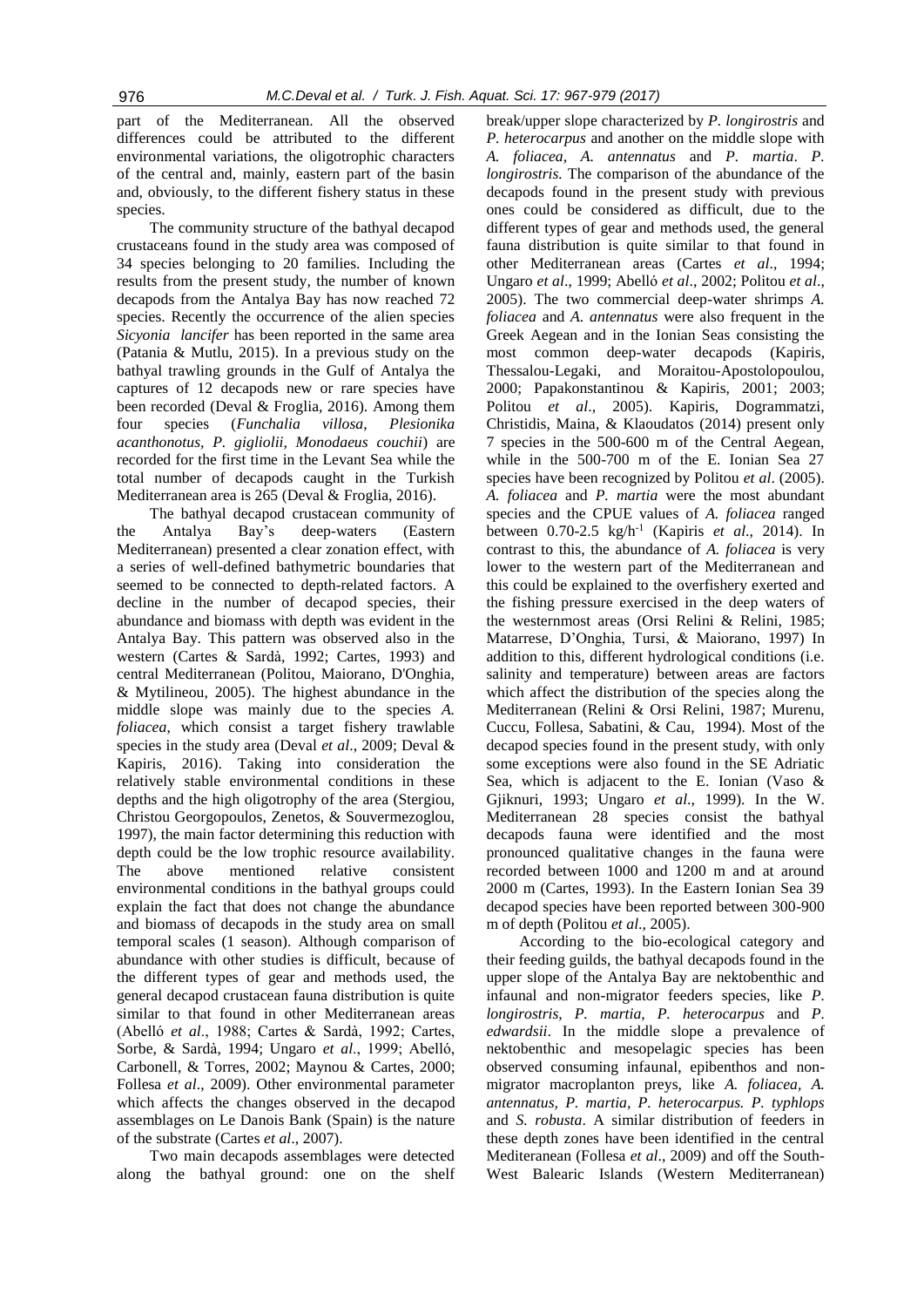(Maynou & Cartes, 2000). These differences could be attributed to the available food availability, the local geographic conditions which affect the species distribution and the vertical fluxes of organic carbon to the sea floor (Danovaro, Dinet, Duineveld, & Tselepides,1999).

In conclusion, the present study provides valuable information concerning the composition, depth distribution, structure of bathyal decapod crustaceans in the eastern Mediterranean and points out the similarities and dissimilarities between the western and central part of the basin. In addition, improves the knowledge concerning the benthic deep waters decapods fauna in the whole Mediterranean Sea.

#### **Acknowledgements**

The authors deeply thank the captain and the crew of the R/V "*Akdeniz Su*", and the Ph.D. students, Olgaç Güven, Turhan Kebapçıoğlu, Yasemin Kaya, and MSc students İsmet Saygu and Gökçe Özgen for their help during the work at sea. This study was financed partially by the Akdeniz University Research Fund, Projects No: 2010.01.0111.001 and 2011.02.0121.022.

## **References**

- Abelló, P., Valladares, F.J., & Castellón, P. (1988). Analysis of the structure of decapod crustacean assemblages off the Catalan coast (North-West Mediterranean). Marine Biology, 98, 39-49. http://dx.doi.org/10.1007/BF00392657.
- Abelló, P., Carbonell, A., & Torres, P. (2002). Biogeography of epibenthic crustaceans on the shelf and upper slope off the Iberian Peninsula Mediterranean coasts: implications for the establishment of natural management areas. Scientia Marina, 66 (Suppl. 2), 183-198. http://dx.doi.org/ 10.3989/scimar.2002.66s2183
- Ateş, A., Katağan, T., & Kocataş, A. (2006). Bathymetric distribution of decapod crustaceans on the continental shelf along the Aegean coasts of Turkey. Crustaceana, 79(2), 129-141.

http://dx.doi.org/10.1163/156854006776952928

- Bertrand, J.A., Gil De Sola, L., Papaconstantinou, C., Relini, G., & Souplet, A. (2002). The general specifications of the MEDITS surveys. Scientia Marina, 66(Suppl.2), 9-17.
	- http://dx.doi.org/10.3989/scimar.2002.66S29.
- Bray, J.R., & Curtis, J.T. (1957). An ordination of the upland forest communities of southern Wisconsin. Ecological Monographs, 27(4), 325-349. http://dx.doi.org/10.2307/1942268.
- Brian, A. (1931). La biologia del fondo a "Scampi" nel Mar Ligure. *Aristaeomorpha*, *Aristeus* ed altri macruri natanti. Bollettino dei Musei di Zoologia ed Anatomia comparata della R. Università di Genova, 11, 1-6.
- Cartes, J.E. (1993). Deep-sea decapods fauna of the western Mediterranean: Bathymetric distribution and biogeographic aspects. Crustaceana, 65(1), 29-40. http://dx.doi.org/10.1163/156854093x00342.

Cartes, J.E. (1998). Feeding strategies and partition of food

resources in deep-water decapod crustaceans (400– 2300 m). Journal of the Marine Biological Association of the United Kingdom, 78(02), 509-524. http://dx.doi.org/10.1017/s002531540004159x.

- Cartes, J.E., & Sardà, F. (1992). Abundance and diversity of decapod crustaceans in the deep-Catalan Sea (Western Mediterranean). Journal of Natural History, 26, 1305– 1353. http://dx.doi.org/ 10.1080/00222939200770741.
- Cartes, J.E., Sorbe, J.C., & Sardà, F. (1994). Spatial distribution of deep-sea decapods and euphausiids near the bottom in the northwestern Mediterranean. Journal of Experimental Marine Biology and Ecology, 179, 131-144.
- http://dx.doi.org/10.1016/0022-0981(94)90021-3.
- Cartes. J.E., Abelló, P., Lloris, D., Carbonell, A., Torres, P., Maynou, F., & Gil de Sola, L. (2002). Feeding guilds of western Mediterranean demersal fish and crustaceans: an analysis based in a spring survey*.*  Scientia Marina, 66 (Suppl.2), 209-220.
	- http://dx.doi.org/10.3989/scimar.2002.66s2209.
- Cartes, J.E., Maynou, F., Sardà, F., Company, J.B, Lloris, D., & Tudela, S. (2004). The Mediterranean deep-sea ecosystems: an overview of their diversity, structure, functioning and anthropogenic impacts. In: The Mediterranean deep-sea ecosystems: an overview of their diversity, structure, functioning and anthropogenic impacts, with a proposal for conservation. (pp. 9-38), IUCN, Málaga and WWF, Rome, 66 pp.
- Cartes, J.E., Huguet, C., Parra, S., & Sanchez, F. (2007). Trophic relationships in deep-water decapods of Le Danois bank (Cantabrian Sea, NE Atlantic): Trends related with depth and seasonal changes in food quality and availability. Deep Sea Research Part I: Oceanographic Research Papers, 54(7), 1091-1110. http://dx.doi.org/10.1016/j.dsr.2007.04.012.
- Cartes, J.E., Maynou, F., Fanelli, E., Papiol, V., & Lloris, D. (2009). Long-term changes in the composition and diversity of deep-slope megabenthos and trophic webs off Catalonia (western Mediterranean): Are trends related to climatic oscillations? Progress in Oceanography, 82(1), 32-46.
- http://dx.doi.org/10.1016/j.pocean.2009.03.003. Çınar, M.E., Katağan, T., Öztürk, B., Dağlı, E., Açık, S., Bitlis, B., Bakır, K., & Doğan, A. (2012). Spatiotemporal distributions of zoobenthos in Mersin Bay (Levantine Sea, eastern Mediterranean) and the importance of alien species in benthic communities. Marine Biology Research, 8(10), 954-968.

http://dx.doi.org/10.1080/17451000.2012.706305.

- Clarke, K.R., & Gorley, R.N. (2006). PRIMER version 6: user manual/tutorial. PRIMER-E, Plymouth, UK, 192 pp.
- Colloca, F., Cardinale, M. Belluscio, A., & Ardizzone, G. (2003). Pattern of distribution and diversity of demersal assemblages in the central Mediterranean sea. Estuarine, Coastal and Shelf Science, 56, 469– 480.

http://dx.doi.org/10.1016/s0272-7714(02)00196-8.

- Company, J.B., Maiorano, P., Tselepides, A., Politou, C.- Y., Plaity, W., Rotllant, G., & Sardà, F. (2004). Deepsea decapod crustaceans in the western and central Mediterranean Sea: preliminary aspects of species distribution, biomass and population structure. Scientia Marina, 68 (Suppl. 3), 73–86. http://dx.doi.org/10.3989/scimar.2004.68s373.
- Danovaro, R., Dinet, A., Duineveld, G., & Tselepides, A.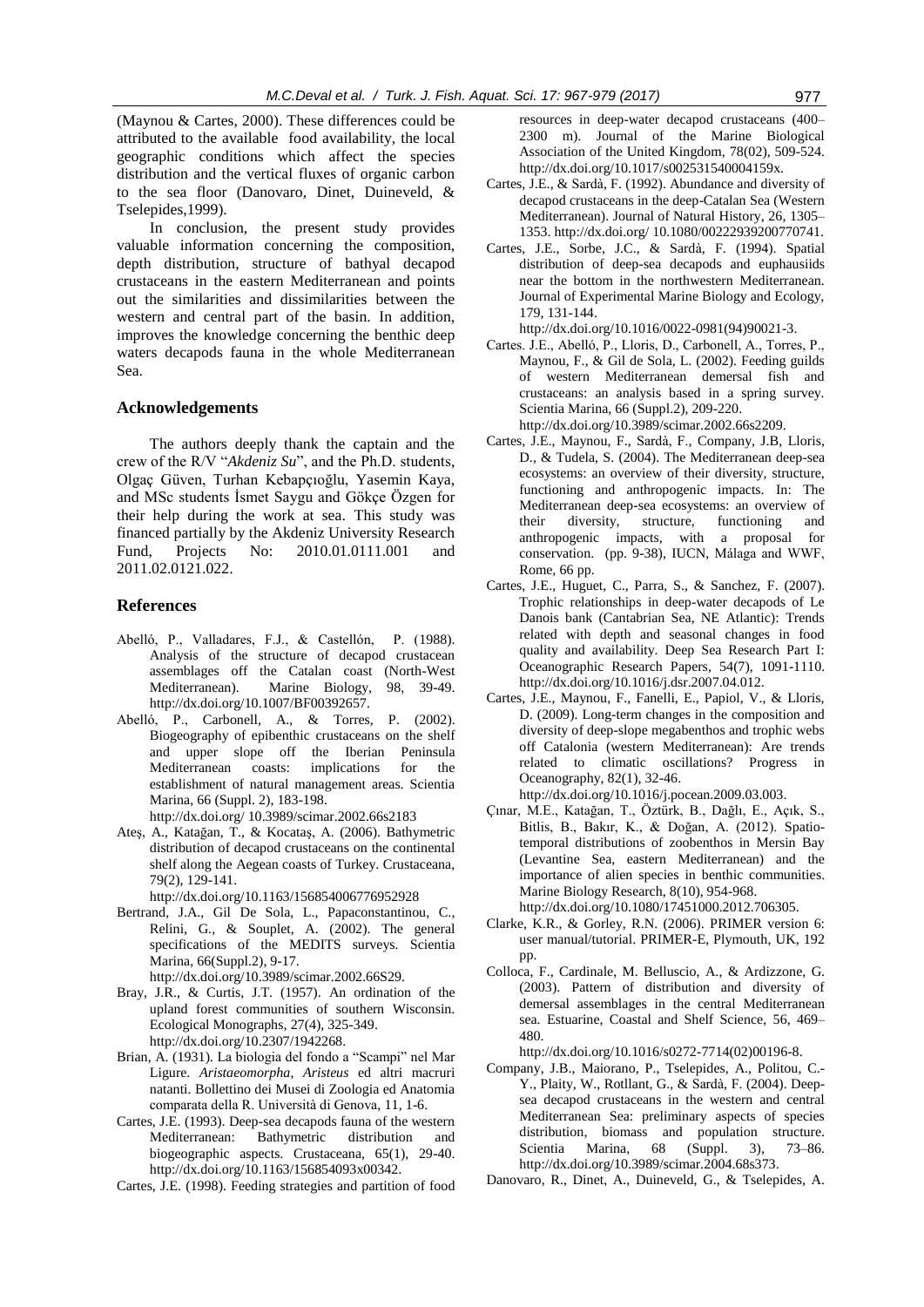(1999). Benthic response to particulate fluxes in different trophic environments: a comparison between the Gulf of Lions Catalan Sea (western Mediterranean) and the Cretan Sea (eastern Mediterranean). Progress in Oceanography, 44, 287– 312.

http://dx.doi.org/10.1016/s0079-6611(99)00030-0.

Deval M.C., Bök, T., Ateş, C., Ulutürk, T., & Tosunoğlu, Z. (2009). Comparison of the size selectivity of diamond (PA) and square (PE) mesh codends for deepwater crustacean species in the Antalya Bay, eastern Mediterranean. Journal of Applied Ichthyology, 25, 372-380.

http://dx.doi.org/10.1111/j.1439-0426.2009.01239.x.

- Deval M.C., & Kapiris, K. (2016). A review of biological patterns of the blue-red-shrimp *Aristeus antennatus*  (Risso,1816) along the Mediterranean Sea: a case study of the Antalya's Bay population, eastern Mediterranean Sea. Scientia Marina, 80(3), 339-348. http://dx.doi.org/dx.doi.org/10.3989/scimar.04411.22 A.
- Deval M.C., & Froglia, C. (2016). New and rare records of deep-sea decapod crustaceans in the Turkish Mediterranean Sea (north Levant Sea). Zoology in the Middle East, 62(4), 323-330. http://dx.doi.org/10.1080/09397140.2016.1250709.
- Fanelli, E., Papiol, V., Cartes, J.E., Rumolo, P., & López-Pérez, C. (2013). Trophic webs of deep-sea megafauna on mainland and insular slopes of the NW Mediterranean: a comparison by stable isotope analysis. Marine Ecology Progress Series, 490, 199- 221. http://dx.doi.org/10.3354/meps10430.
- Follesa, M.C., Porcu, C., Gastoni, A., Mulas, A., Sabatini, A., & Cau, A. (2009). Community structure of bathyal decapod crustaceans off South‐Eastern Sardinian deep‐waters (Central‐Western Mediterranean). Marine Ecology, 30(Suppl.1), 188-199.

http://dx.doi.org/10.1111/j.1439-0485.2009.00323.x.

- Gramolini, R., Mannini, P., Milone, N., & Zeuli, V. (2005). AdriaMed Trawl Survey Information System (ATrIS): User Manual. GCP/RER/010/ITA/TD17. AdriaMed Technical Documents, 17, 141 pp.
- Hopkins, T.L., Flock, M.E., Gartner, J.V., & Torres, J.J. (1994). Structure and trophic ecology of a low latitude midwater decapod and mysid assemblage. Marine Ecology Progress Series, 109, 143-156. http://dx.doi.org/10.3354/meps109143.
- Kapiris, K., Thessalou-Legaki, M., & Moraitou-Apostolopoulou, M. (2000). Population characteristics and feeding parameters of *Aristaeomorpha* foliacea and *Aristeus antennatus*. In: J.C. Von Voupel Klein & F.R. Shram (Eds.), *The Biodiversity Crisis and Crustacea* (pp. 177-191). Rotterdam, Netherlands, A.A. Publishers, 853 pp.
- Kapiris K., Thessalou-Legaki, M., Petrakis, G., & Conides, A. (2010). Ontogenetic shifts and temporal changes the trophic patterns of deep-sea red shrimp *Aristaeomorpha foliacea* (Decapods, Aristeidae) in the E. Ionian Sea (E. Mediterranean). Marine Ecology, 31(2), 341-354.

http://dx.doi.org/10.1111/j.1439-0485.2009.00344.x.

- Kapiris, Dogrammatzi, K., Christidis, G., Maina, I., & Klaoudatos, D. (2014). Decapod crustacean fauna of the Argolikos Gulf (Eastern Mediterranean, Central Aegean Sea). Αcta Adriatica, 55 (2), 219-228.
- Katağan, T., Kocataş, A., & Benli, H.A. (1988). Note Préliminaire Sur Les Décapodes Bathyaux De La Cote

Turque De La Mer Egée. Rapp. Comm. Int. Mer. Médit. , 31(2), 1-23.

- Koçak, C., Kırkım, F., & Katağan, T. (2010). Anomuran (Crustacea, Decapoda) fauna of Fethiye Bay (Turkey, eastern Mediterranean). Turkish Journal of Zoology, 34: 333-342. http://dx.doi.org/10.3906/zoo-0902-2.
- Madurell, T., Cartes, J.E., & Labropoulou, M. (2004). Changes in the structure of fish assemblages in a bathyal site of the Ionian Sea (eastern Mediterranean). Fisheries Research, 66, 245-260. http://dx.doi.org/10.1016/s0165-7836(03)00205-4.
- Matarrese, A., D'Onghia, G., Tursi, A., & Maiorano, P. (1997). Vulnerabilità e Resilienza in *Aristaeomorpha foliacea* (Risso, 1827) E *Aristeus antennatus* (Risso, 1816) (Crostacei, Decapodi) Nel Mar Ionio. S.It.E. Atti, 18 , 535-538.
- Maynou, F., & Cartes, J.E. (2000). Community structure of bathyal decapod crustaceans off south-west Balearic Islands (western Mediterranean): seasonality and regional patterns in zonation. Journal of the Marine Biological Association of the United Kingdom, 80(5), 789-798.

http://dx.doi.org/ 10.1017/s0025315400002769

Moranta J., Quetglas, A., Massutí, E., Guijarro, B., Hidalgo, M., & Diaz, P. (2008). Spatio-temporal variations in deep-sea demersal communities off the Balearic Islands (western Mediterranean). Journal of Marine Systems, 71, 346–366.

http://dx.doi.org/10.1016/j.jmarsys.2007.02.029

- Murenu, M., Cuccu, D., Follesa, C., Sabatini, A., & Cau, A. (1994). The occurrence of *Aristaeomorpha foliacea* in Sardinian waters. In: Life Cycles and Fisheries of the Deep-water Red Shrimps *Aristaeomorpha foliacea*  and *Aristeus antennatus.* Proc. of the International workshop held in the Instituto di Tecnologia della Pesca e del Pescato. Bianchini M.L. and S. Ragonese (editors), N.T.R. - I.T.P.P.: 49-50
- Orsi Relini, L., & Relini, G. (1985). The red shrimps fishery in the Ligurian Sea: Mismanagement or not? FAO Fish. Rep. , 336, 99-106
- Palmas, F., Addis, P., Cabiddu, S., Cuccu, D., Follesa, M.C., Mura, M., Olita, A., Pesci, P., & Sabatini, A. (2015). Distribution of spawning and nursery grounds for deep–water red shrimps in the central western Mediterranean Sea. Mediterranean Marine Science, 16(1), 117-127.

http://dx.doi.org/http://dx.doi.org/10.12681/mms.859

Papaconstantinou, C., & Kapiris, K. (2001). Distribution and population structure of the red shrimp (*Aristeus antennatus*) on an unexploited fishing ground in the Greek Ionian Sea. Aquatic Living Resources, 14(05), 303-312.

http://dx.doi.org/10.1016/S0990-7440(01)01128-7

- Papaconstantinou, C., & Kapiris, K. (2003). The biology of the giant red shrimp (*Aristaeomorpha foliacea*) at an unexploited fishing ground in the Greek Ionian Sea. Fisheries Research, 62(1), 37-51.
- http://dx.doi.org/10.1016/s0165-7836(02)00254-0 Papiol, V., Cartes, J.E., Fanelli, E., & Rumolo, P. (2013). Food web structure and seasonality of slope megafauna in the NW Mediterranean elucidated by stable isotopes: relationship with available food sources. Journal of Sea Research, 77, 53-69. http://dx.doi.org/10.1016/j.seares.2012. 10.002
- Patania A., & Mutlu, E. (2015). The occurrence of the nonnative species *Sicyonia lancifer* (Olivier, 1811) belonging to Sicyoniidae family is reported for the